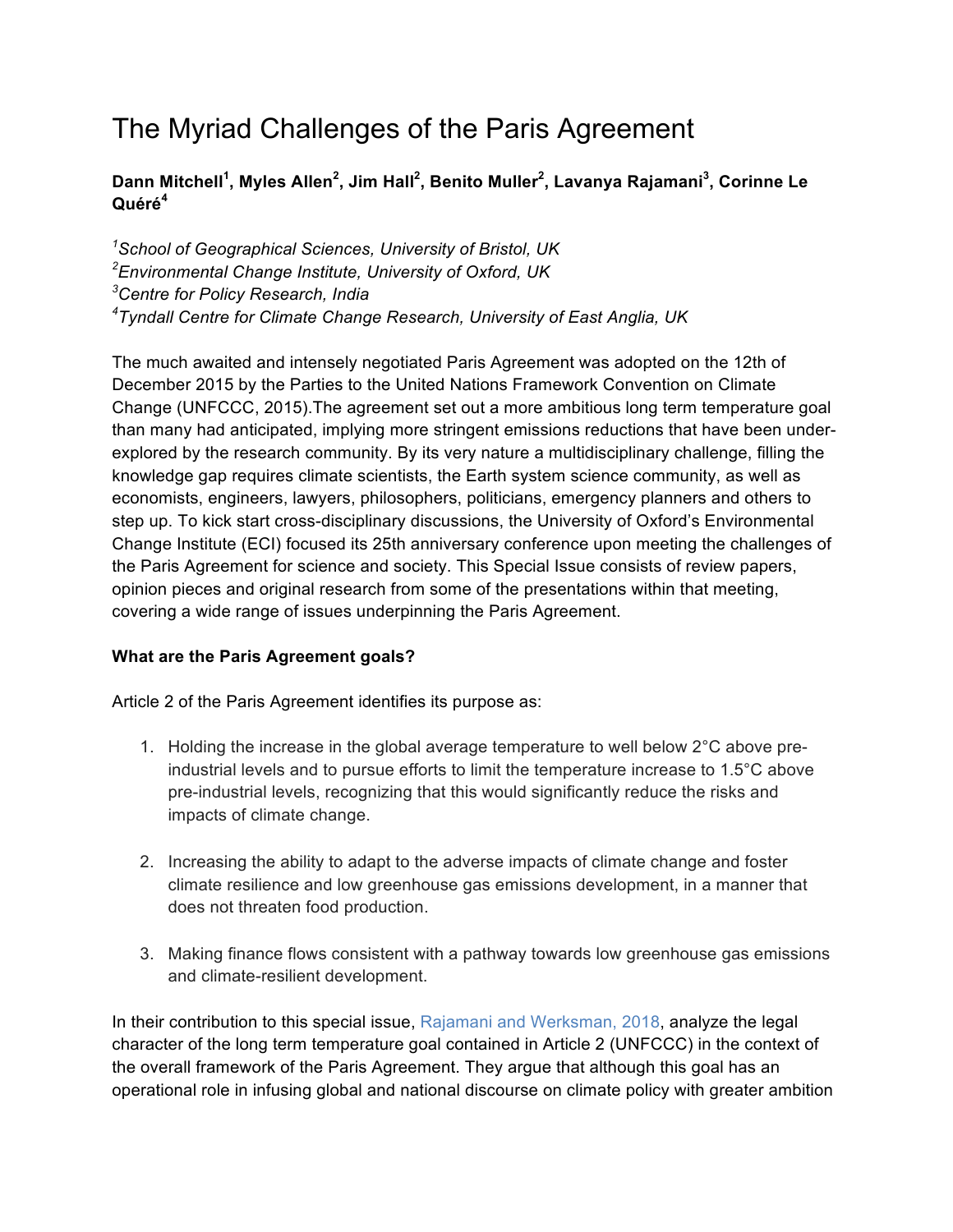and urgency, it does not have specific legal force in relation to the actions of individual Parties. Parties may have chosen to circumscribe the legal force of the long term temperature goal, in part, over concerns about its feasibility.

#### **How feasible are the Paris Agreement goals?**

Fossil fuels provide energy for many of our most fundamental technologies. Miller and Friedlingstein, 2018 suggest that due to the substantial uncertainty in net radiative anthropogenic forcing on the climate system, uncertainty in observational constraints on the transient climate response to cumulative emissions (the prime uncertainty in remaining carbon budgets) remains large. Using potential future scenarios, Lowe and Bernie, 2018 found that current estimates of the remaining carbon budget may well be too large, and the remaining budget might be less than estimated. Their analysis is based on an assessment of including additional Earth system processes that are thought to be important for the carbon budget analyses, which range from the release of methane from wetlands, to the more uncertain contribution of fire to the carbon budget.

The analysis from Kriegler et al, 2018 suggests that it may only be possible to limit our global temperature increases to below 1.5°C without a global mean temperature overshoot, if the remaining carbon budget is of the order 800GtCO2. Based on the historical record Millar and Friedlingstein 2018 suggest this is conceivable. If the budget is smaller, an overshoot is inevitable, even when assuming very strong energy demand and fossil fuel emission reduction initiatives. Either way, a crucial step in stabilising climate at any level is to balance the anthropogenic sources and sinks, thereby reducing net carbon dioxide emissions to zero. Fuglestvedt et al., 2018 point out that this 'balance', as formulated in the text of the Paris Agreement, is not well defined, and that the interpretation can influence how global temperature evolves over time. They study possible interpretations, their implications and discuss how clarifications are needed to make the concept of 'balance' operational for climate policies.

In our fossil fuel dependent society, the task of emission reduction can seem somewhat abstract, and Eyre et al, 2018 argue that transition to a system that can fully replace fossil fuels will require social and technical change, and thus both parts of this problem should be addressed in conjunction. Furthermore, Gomez-Echeverri, 2018 argue that intertwining the Sustainable Development Goals (SDGs) with the Paris agenda is the most natural and efficient method to reduce carbon emissions, but that governance and institutions will pose major challenges for policy and decision makers. Ethiopia is offered as an exemplar as it addresses both climate and development challenges, with changes to agricultural practices, replanting forests and introducing low-carbon technologies for its infrastructure. The Paris Agreement takes a hybrid approach - combining bottom up nationally determined contributions from countries with a top down oversight system that seeks to ensure that countries follow through on the contributions that they voluntarily assume. The emphasis on self-selected national contributions enables countries like Ethiopia to put forward initiatives and innovations tailored to national circumstances that assist it in advancing both climate and development goals. .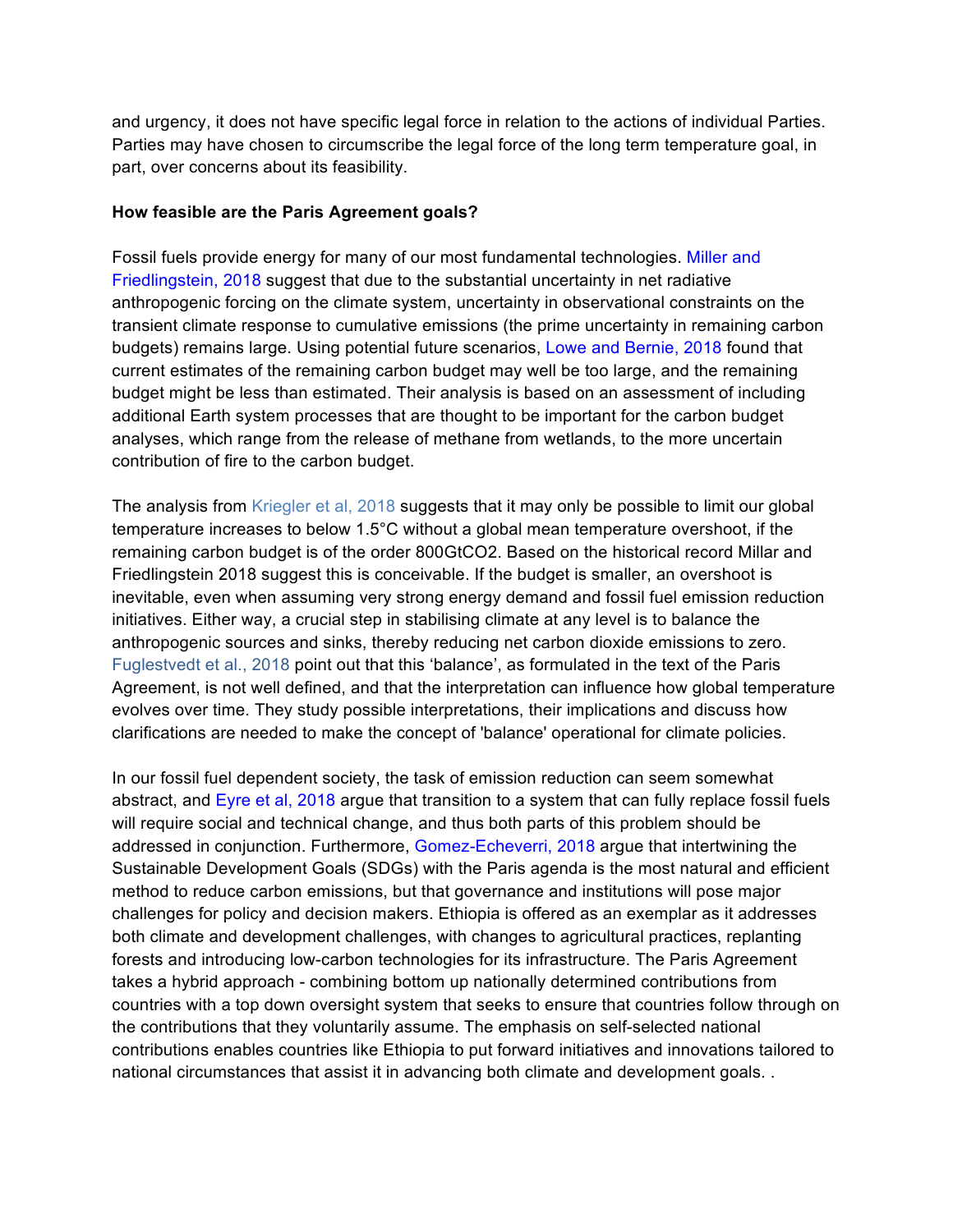One way to further reduce net carbon emissions is through so called negative emissions technologies, and carbon capture and storage. Some of these techniques have already been prototyped. Hazeldine et al, 2018 note the emergence of relatively low-cost technologies, although very few are commercially realistic at the moment. They argue that to makes these viable there needs to be political commitment to a carbon price which provides the incentive to deploy negative emissions technologies at scale.

Geo-engineering offers a more controversial instrument for achieving the goals of the Paris Agreement. MacMartin et al, 2018, amongst others, argue that direct injection of sulphate aerosol into the stratosphere is considered the most plausible geoengineering method, employing physical science and technological arguments. They show that a 1.5°C climate that employs some form of geoengineering would not be the same as a 1.5°C climate that was stabilised through emissions reductions and negative emission technologies alone. However, these two climates would be substantially closer to each other, than a 3°C world untouched by geoengineering. Nonetheless, geoengineering is fraught with environmental and geopolitical risks. Frumhoff and Stephens, 2018 argue that early and continuous engagement regarding the underpinning science of geoengineering, especially in terms of the Earth system response to it, should be initiated with politicians, and even more so with the wider society. They argue that this should take priority over field research on geoengineering, so that technology can be legitimized before it is deployed.

# **What are the tradeoffs for stabilising climate at 1.5C and 2C?**

Small island states were amongst the principal proponents of 1.5°C temperature goal in the Paris Agreement, recognizing the importance of curtailing global warming to limit sea level rising and engulfing large portions of their islands. Unfortunately, Nicholls et al, 2018 show that sea level rise will inevitably continue after stabilization of global mean temperatures, so it will only be slowed by stabilizing climate at 1.5°C. They show that sea level rise in 2300 under the Paris Agreement goals will exceed unmitigated sea level rise in 2100. Crucially, however, the 1.5°C stabilisation leaves time for small island states and coastal cities to adapt. They also show that under the Paris Agreement goals, ocean pH and temperature will stabilise within the century, benefiting vulnerable ecosystems such as coral reefs.

Other authors have considered further Earth system impacts. For instance, Seneviratne et al, 2018 show a substantial change in regional temperature and water cycle extremes over densely populated regions of the world when climate is stabilised at 1.5°C compared with 2°C, with much of this change coming from land use forcing, and soil moisture feedbacks. The temperature extremes in particular were amplified in dry-to-wet transition regions. Betts et al, 2018 find similar results for temperature extremes, and further added that stabilisation at 2°C would lead to higher flood risk, and lower river flows during droughts, compared to stabilization at 1.5°C, highlighting the importance of changes in both tails of the river flow distribution. These changes have clear knock on effects for biodiversity in regions all over the globe, and Smith et al, 2018 show that stabilising climate at a levels of 1.5°C would avoid 50% of species losing